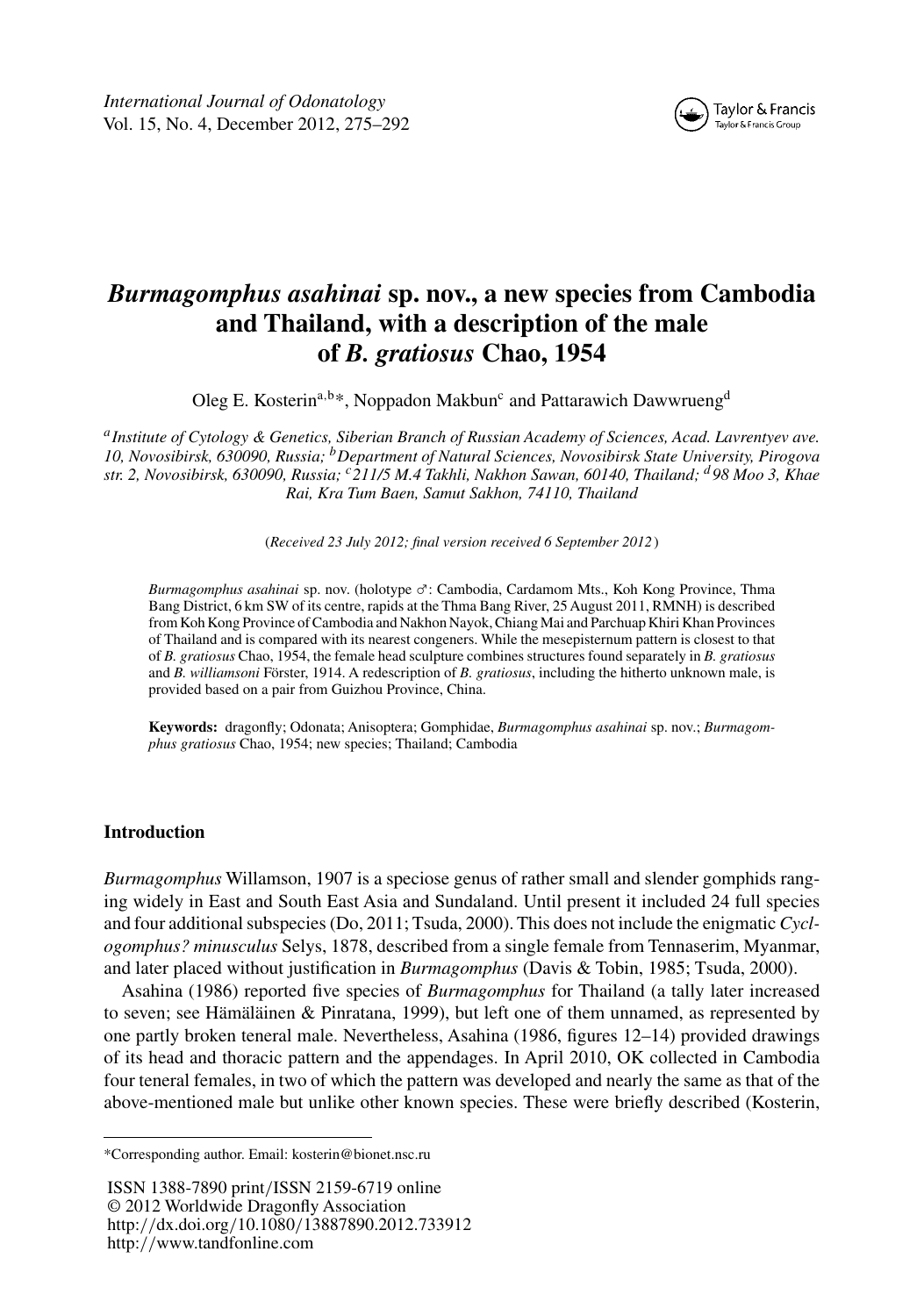#### 276 *O.E. Kosterin* et al.

2010, pp 65–66 and figure 43, in which the female was erroneously labelled as male) but in the absence of males no new name was proposed. In December 2010 and August 2011, OK revisited the locality, the second time collecting a male of the same species. Meanwhile NM and PD collected the additional specimens in Wang Takhrai, Nakhon Nayok Province of Thailand in June 2011, thus enabling a comprehensive description of the new species.

## **Material and methods**

Specimens of the new species were collected during examination of the Odonata fauna of the respective localities in Nakhon Nayok Province of Thailand and Koh Kong Province of Cambodia and examined in the laboratory using stereomicroscopes. The male from Chiang Dao, Chiang Mai Province of Thailand, was not examined and comparisons are made from the clear drawing in Asahina (1986, figures 12–14) and photographs of the specimen preserved in the National Science Museum, Tokyo (NSMT). Specimens were compared with a male and female of *Burmagomphus gratiosus* Chao, 1954 from Guizhou Province, China.

Illustrations of details of the Cambodian specimens were prepared from serial photographs obtained with a digital Canon PowerShot A640 camera and Zeiss Stemi 2000-C lens at the Institute of Molecular and Cellular Biology of the Siberian Branch of the Russian Academy of Sciences, Novosibirsk. Images; broad focus zones were obtained from serial photos with shifted focus using the software Helicon Focus 5.1 [\(http://www.photo-soft.ru/heliconfocus.](http://www.photo-soft.ru/heliconfocus.html) [html\)](http://www.photo-soft.ru/heliconfocus.html).

Additional information was provided from photographs of living individuals of the new species from Pala-u waterfall, Kaeng Krachan National Park, Prachuap Khiri Khan Province, South-West Thailand taken by PD, Reinthong Ruangrong, Surachai Chanhong and Nathathai Thammasangwan and from the Tatai River, Koh Kong Province, Cambodia, taken by Gee Chartier.

Following Chao (1990), the two longitudinal pale stripes of the mesepisternum are for brevity called the antehumeral stripe (the inferior or more lateral one) and the dorsal stripe (the superior or more dorsal). In many species these stripes are fused into a single stripe, but there are species in which both stripes are complete and run in parallel throughout the mesepisternum length. The small antealar spot present in many species is in fact a remnant of the caudal part of the antehumeral stripe.

*Burmagomphus asahinai* sp. nov. (Figures [1](#page-2-0)[–6\)](#page-7-0)

## *Etymology*

The species is dedicated to the memory of the late Dr Syoziro Asahina, in recognition of his enormous contribution to our knowledge of Asian Odonata and also the fact that he was the first to make a preliminary description of this species, while leaving it unnamed.

## *Specimens examined*

Holotype ✚(Figures [1a](#page-2-0), [2](#page-3-0)[–3\)](#page-4-0): Cambodia, Cardamom Mts, Koh Kong Province [*Koh Kong khaet*], Thma Bang District [*Thma Bang srok*], 6 km SW of its centre [perhaps *Thma Bang sangkat* but the official name is unclear, Thma Bang village in common practice], rapids at the Thma Bang River, 11°39'40" N, 103°23'46" E, 337 m asl, 25 August 2011, 11:25 am, O. Kosterin leg. Deposited in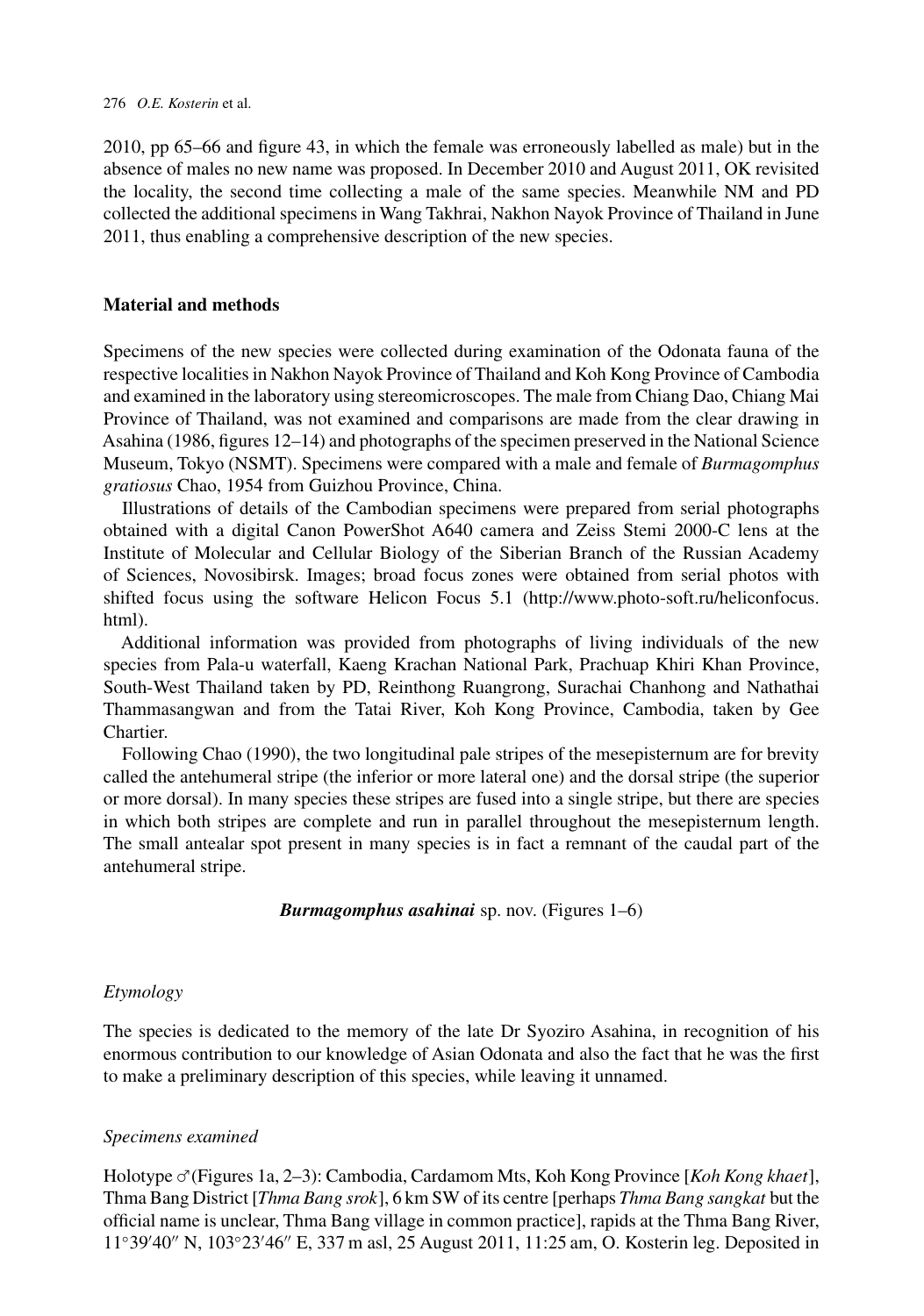#### Burmagomphus asahinai *sp. nov.* 277

<span id="page-2-0"></span>

Figure 1. General habitus of *Burmagomphus asahinai* sp. nov. type specimens: (a) holotype, ♂, when captured, Cambodia, Cardamom Mts, Koh Kong Province, Thma Bang District, 6 km SW of its centre, rapids at the Thma Bang River, 25 August 2011, O. Kosterin leg.; (b) a paratype, ♂, Thailand, Wang Takhrai, Nakhon Nayok Province, 18 June 2011, N. Makbun leg.; (c) a paratype,  $\varphi$ , a wide and slow reach of the Thma Bang River, 15 April 2010, O. Kosterin leg; (d) a paratype, ♀, Thailand, Wang Takhrai, Nakhon Nayok Province, 18 June 2011, N. Makbun leg.

NCB Naturalis, Leiden (RMNH). In the holotype the abdomen is detached from the thorax and some wing veins are broken.

Paratypes: teneral  $\sigma$ , N. Thailand, Chiang Mai Province, Chieng Dao, 5 May 1985, K. Matsuki leg., National Museum of Nature and Science, Tokyo (NSMT, repository number NSMT-I-Od-4001) (Figure [4\)](#page-5-0), see also Asahina (1986, pp. 31–32, figures 12–14).

- 2 ✚✚, Thailand, Wang Takhrai, Nakhon Nayok Province, 11 June 2011, P. Dawwrueng et N. Makbun leg., in collections of PD and NM.
- 4  $\sigma\sigma$ (Figure [5\)](#page-6-0), 1  $\varphi$ , Thailand, Wang Takhrai, Nakhon Nayok Province, 18 June 2011, N. Makbun leg., in collection of NM.
- 3 teneral  $\varphi$ , a wide and slow reach of the Thma Bang River,  $11°39'31''$  N,  $103°24'14''$  E,  $366$  m asl [800 m ESE of the locality of the holotype], 15 April 2010, O. Kosterin leg. Two preserved immediately in alcohol (Figure [6b](#page-7-0),  $e-i$ ) and kept at Institute of Cytology & Genetics of Siberian Branch of Russian Academy of Sciences (Novosibirsk). One left to harden for a day and night before death, preserved dry (Figure [6a](#page-7-0), c–d), deposited at RMNH.

## *Diagnosis*

The new species may be easily separated from its congeners by the unique pattern of the mesepisternum, with the inferior antehumeral stripe short and widely separated from the short, narrower dorsal stripe; the inferior antehumeral stripe is contiguous with a pale stripe crossing mesinfraepisternum and reaching the mesocoxa. In males the epiproct has long, narrow, divergent lateral arms. Females possesses a unique combination of sculptural characters on the head: a pair of robust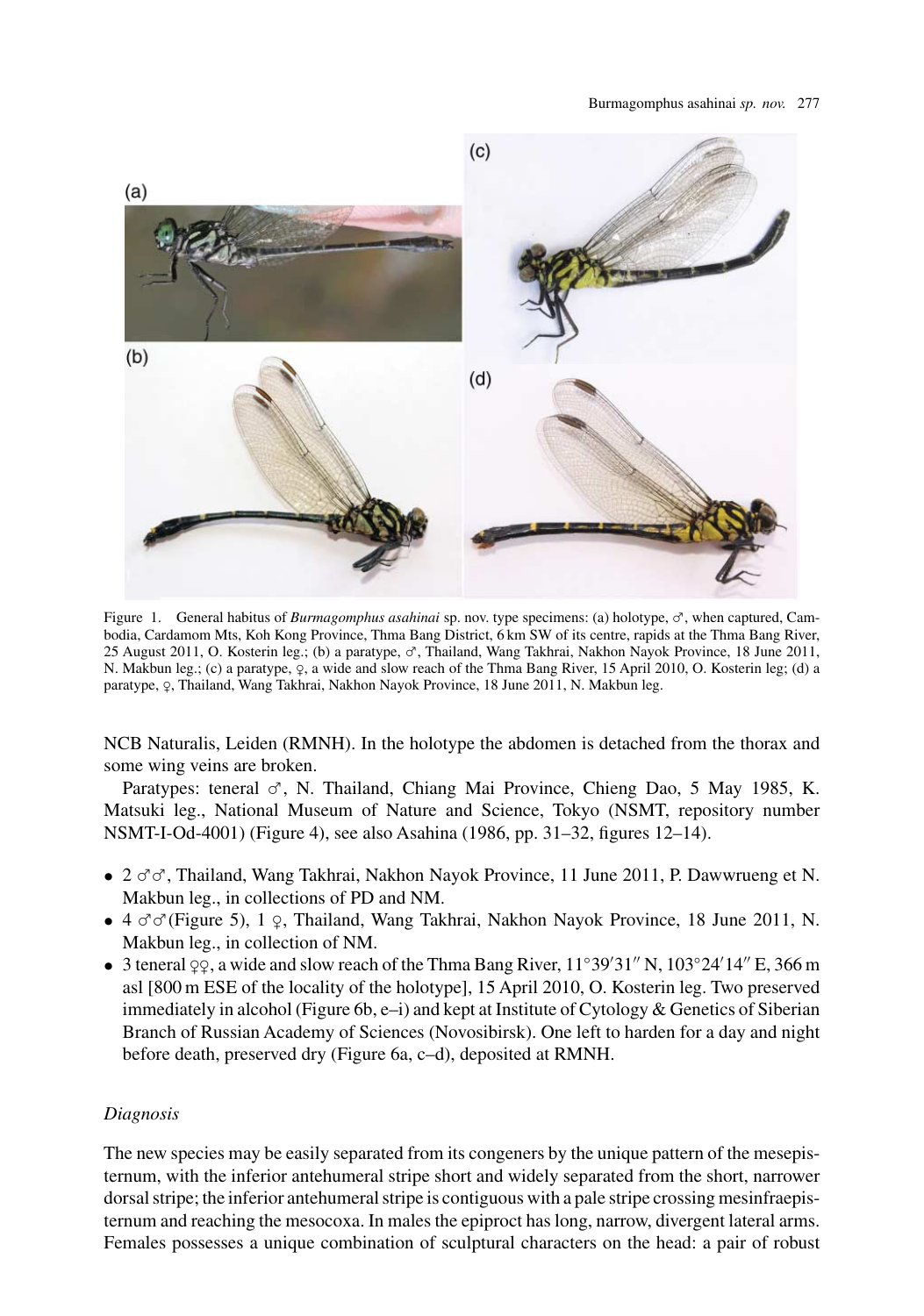<span id="page-3-0"></span>

Figure 2. Details of the head and thorax of the holotype of *Burmagomphus asahinai* sp. nov, ♂: (a) head and thorax, right side in lateral view; (b) thorax from oblique dorsal view; (c) right wings; (d) face, frontal view; (e), top of the head, dorsal view; (f) head, ventral view.

spines above the lateral ocelli, a large conical yellow central prominence at the occipital plain and a pair of short black erected protuberances composed of three spines each at the sides of the occipital ridge.

# *Description of the holotype, male*

In general appearance a typical *Burmagomphus*, bicoloured, black with a dull pale greenish yellow pattern, (Figure [1a](#page-2-0)).

*Head.* Eyes green while alive (Figure 1a). Face black with pale pattern (Figure 2d, e). Occiput simple, with a raised straight hind margin fringed with hairs and a pair of very slight knobs at its sides, near eyes (Figure 2e). Lateral ocelli on sides of a divided prominence wrapped around central ocellus; in frontal view forming two blunt tubercles behind lateral ocelli with a slight, even incision between them; in dorsal view outlined behind by a distinct concave ridge, its margins ending behind lateral ocelli (Figure 2e). Seam between vertex and frons with a narrow pale streak between antennal bases; antennal segments 1 and 2 black with pale apices (Figure 2e). Frons with a broad pale stripe interrupted at middle. Postclypeus with a central pale patch, with two slight pointed protuberances at its anterior margin, and a pair of roundish spots on either side. Labrum with a pair of large, lateral, oval-shaped pale spots occupying about half of its area (Figure 2d).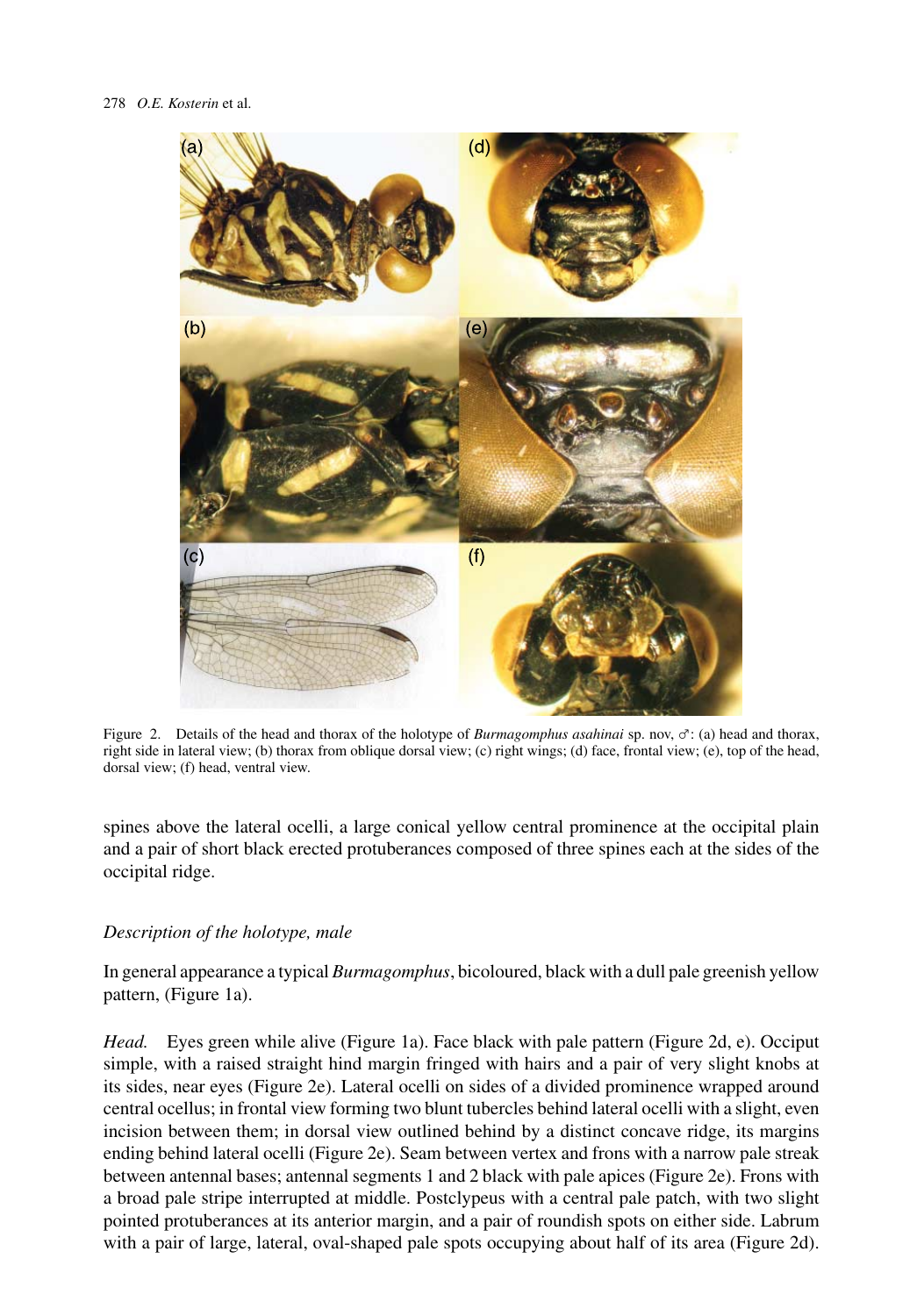#### Burmagomphus asahinai *sp. nov.* 279

<span id="page-4-0"></span>

Figure 3. Details of the abdominal structures of the holotype of *Burmagomphus asahinai* sp. nov, ♂: (a) S10 and appendages, oblique dorsal view; (b) the same, ventral view; (c) the same, dorsal view; (d) the same, right lateral view; (e) the same, left lateral view; (f) vesica seminalis with the penile organ extended; (g) accessory genitalia, general lateral view.

Mandible bases entirely pale. Labium unevenly greyish, shortly but gradually darkened at distal margins of palpal lobes and premenum, movable hooks brownish black (Figure [2f](#page-3-0)).

*Thorax.* Generally black with a pale pattern (Figures [1a](#page-2-0), [2a](#page-3-0), b). Prothorax with two pale spots on either side medially, a large upper one and a small one in anterolateral corner, anterior lobe pale; posterior lobe black, hairy.

Synthorax: antealar sinus with twin pale spots against apices of dorsal pale stripes of mesepisternum; triangle inside it pale. Mesepisternum with the following pale pattern: broad stripe, interrupted at middle, along anterior margin; small rounded spot in upper posterior corner near forewing base; two separate, straight, longitudinal stripes: narrower, superior, dorsal stripe and broader, inferior, antehumeral stripe, rounded posteriorly. Antehumeral stripe continued on meseinfraepisternum, there slightly curved and continuing to pale patch on mesocoxa. Mesepimeron and metepisternum pale with black markings; broad black band along anterior margin of mesepimeron fused below to black on metacoxa and to incomplete black band extending upwards along lateral suture between mesepimeron and metepisternum, expanded to form shark-tail shape with lower lobe enclosing spiracle; dorsally a slanting black band from forewing base to middle of metapleural suture, leaving dorsoproximal corner of metepisternum pale. Metepimeron pale with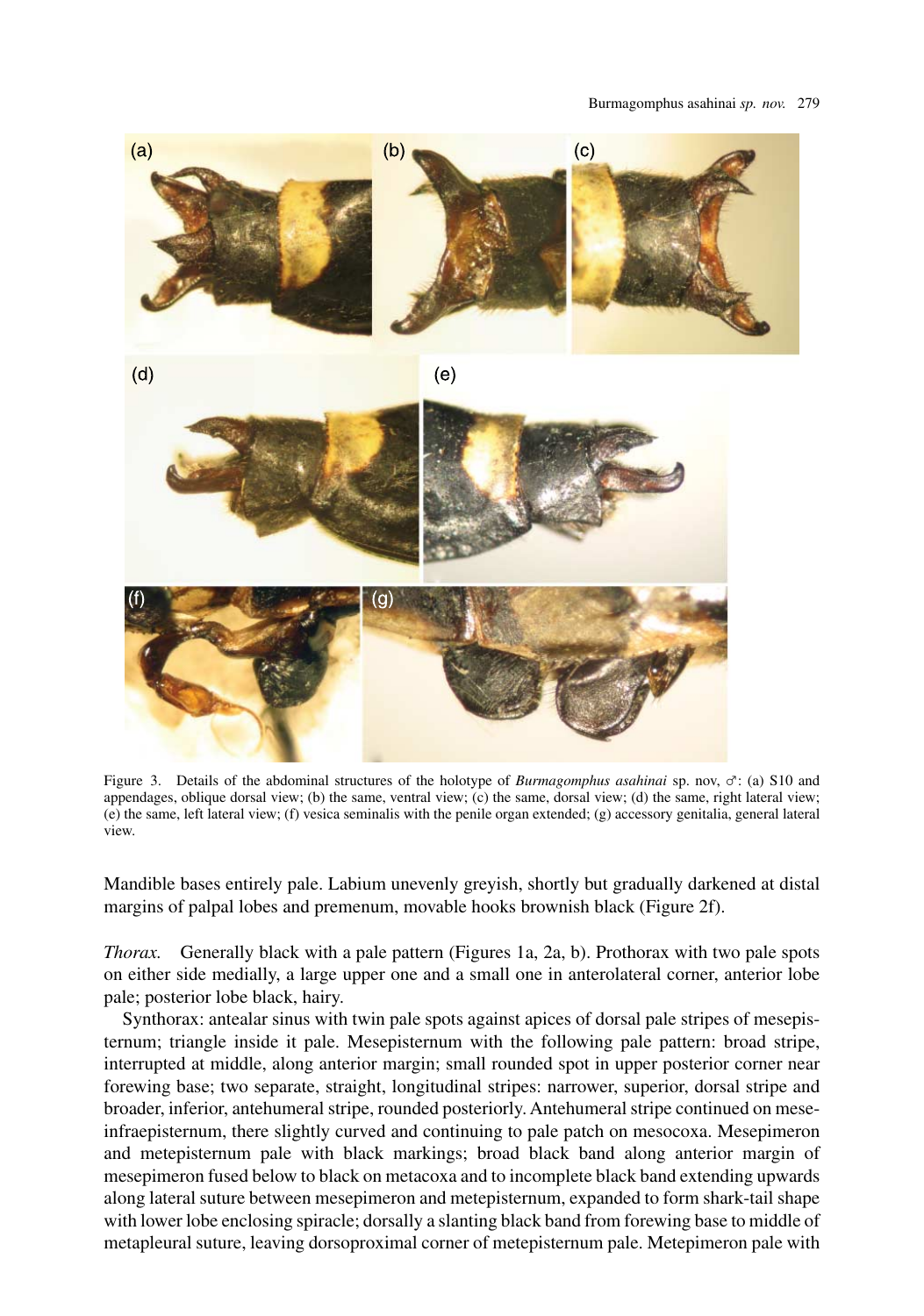<span id="page-5-0"></span>

Figure 4. Paratype of *Burmagomphus asahinai* sp. nov, teneral ♂, N. Thailand, Chiang Mai Province, Chieng Dao, 5 May 1985, K. Matsuki leg., preserved in the National Museum of Nature and Science, Tokyo (NSMT, depository number NSMT-I-Od-4001): (a) the envelope and labels; (b) thorax, side view; (c) appendages (deformed), side view; (d) accessory genitalia (deformed) (Photo by T. Kiyoshi).

a black band along metapleural suture. Metinfraepisternum pale (but asymmetrically darkened post mortem). Subalar ridges marked with black lines; subalar and pleural wing processes pale. Poststernum darkened (contrasting with pale metepimera bases), but its caudal plate pale.

Legs black but ventral side of profemur pale; proximal joints of all trochanters pale, coxae with pale stripes on their hind parts.

Wings (Figure [2c](#page-3-0)) hyaline, very slightly tinted brownish, venation black. Forewings: 12 antenodals above and below Sc; 9 (left wing) and 8 (right wing) postnodals above  $R_1$ , 10 postnodals below  $R_1$ . Hind wing: 8 (left) and 9 (right) antenodals above Sc, 9 (left) and 8 (right) antenodals below Sc; 9 (left) and 8 (right) postnodals above  $R_1$ , 10 below  $R_1$ . Triangles not crossed. Two crossveins between Arc and R1–R4 junction both above and below Rs on forewing, one on hind wing. Anal loop one-celled. Anal triangle 3-celled. Tornus obtuse-angulate; anal margin slightly sinuous; membranula very narrow, grey. Pterostigma brown, with black bordering veins (lengthwise ones here swollen), below covering 3.5 (right) and 4.5 (left) cells on forewings and 4 cells on hind wings.

*Abdomen.* Black with pale marking as follows (Figure [1a](#page-2-0)): lower part of S1 pale, S2 with two oval pale spots in its lower part, proximal one including auricles; S3–7 with pale semi-rings around anterior margin, that on S7 largest; S9 with large pale spot at distal margin, without anterior point (Figure [3a](#page-4-0), c–f). Very fine pale dorsal streak along S3–7 and in proximal half of S8.

Ventral side of S10 deformed in holotype (Figure [3b](#page-4-0)), epiproct somewhat asymmetrical, left branch 1.12 times longer than right, and skewed. Concavity between its branches very evenly rounded (Figure [3b](#page-4-0), c). Branches 1.85 times longer than their width at base in ventral view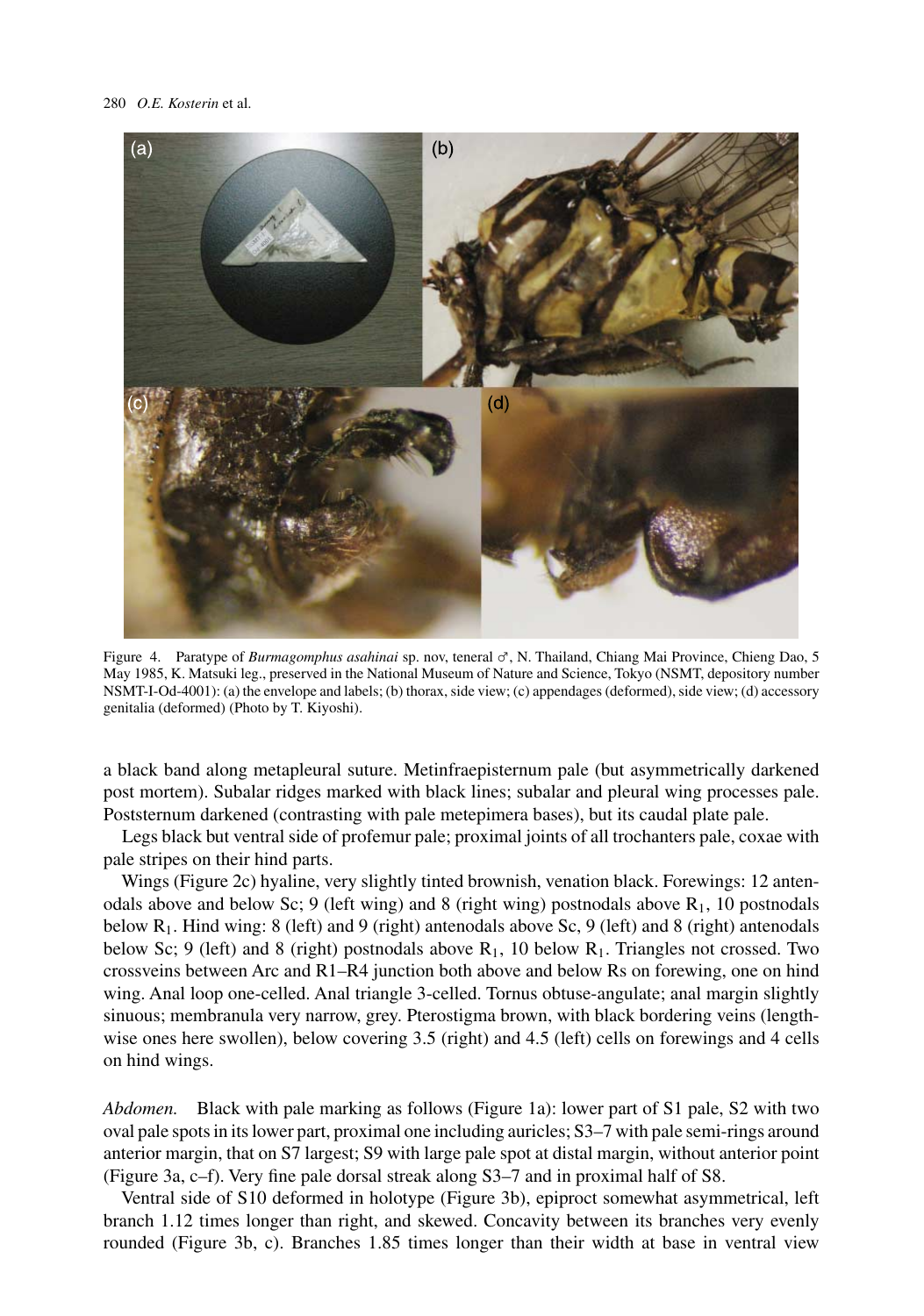<span id="page-6-0"></span>

Figure 5. Paratypes of *Burmagomphus asahinai* sp. nov, ♂♂, Thailand, Wang Takhrai, Nakhon Nayok Province, 18 June 2011, N. Makbun leg. (a) a male with the dorsal pale stripe broadened ventrally and the antehumeral stripe narrowed towards the border of the mesinfraepisternum, general view; (b) a male with lateral pale streaks at the S8 proximal margin, the abdomen tip, dorsal view.

(Figure [3b](#page-4-0)); in lateral view with straight lower margin; upper margin of left branch slightly inflated at base, that of right branch more strongly inflated in basal 2*/*3; tips hooked to vertical position in lateral view; left branch 1.28 times and right branch 1.10 times longer than cercus (Figure [3d](#page-4-0)–e). In dorsal view, each cercus with evenly concave inner margin, outer margin made of two straight sections forming blunt angle at about middle, with very small subapical ledge (Figure [3c](#page-4-0)). In lateral view, cercus with convex upper margin and concave lower margin with a pointed knob just behind middle and narrow apical spine (Figure [3d](#page-4-0)–e).

Accessory genitalia black (Figure [3g](#page-4-0)). Anterior hamulus small, pointed, its ventroproximal margin and apex bearing long hairs forming a narrow bunch apressed to vesica seminalis head and slightly curving around it. Posterior hamulus evenly broad, rounded, its width comprising 0.75 of its length along anterior margin, with apical spine directed forward and down at small angle to hamulus surface; outer surfaces slightly concave because of raised ridges at posterior margin, which bear several hairs of moderate length decreasing in ventral direction, not forming any conspicuous fringe; inner hamule surface set with hairs. Vesica seminalis about same size as posterior hamulus as seen in natural position in side view, but somewhat lower, roundish but 1.5 times longer than high, cleft occupying 0.78 of its length. Penile organ (Figure [3f](#page-4-0)) of the structure typical for the genus (Do, 2011).

*Measurements (mm).* Hind wing 22.5, abdomen without appendages 27.2, body (with head and appendages) 40.1.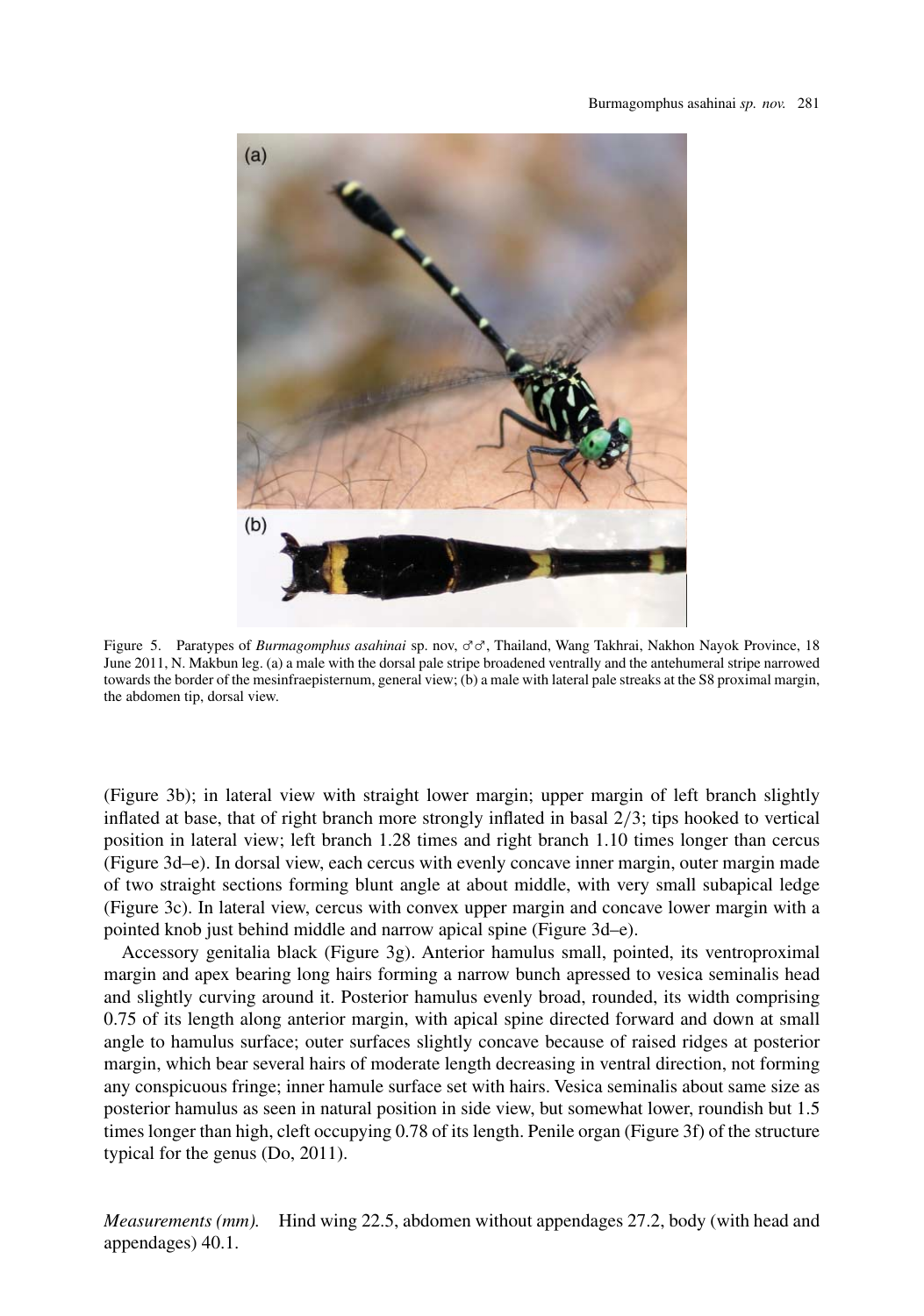<span id="page-7-0"></span>

Figure 6. Details of ♀♀ paratypes *Burmagomphus asahinai* sp. nov, a wide and slow reach of the Thma Bang River, 15 April 2010, O. Kosterin leg.: (a, c–d) a paratype collected as terenal, left to harden for day and night and preserved dry, to be deposited at RMNH; (b, e–i) a paratype collected teneral and fixed in alcohol, to be kept at Institute of Cytology & Genetics of Siberian Branch of Russian Academy of Sciences (Novosibirsk); (a) head, dorsofrontal view; (b) head, frontal view; (c, e) top of the head, frontal view; (d) top of the head, oblique dorsocaudal view; (f) thorax, left lateral view; (g) labium; (h) vulvar lamina; (i) head and thorax, dorsal view.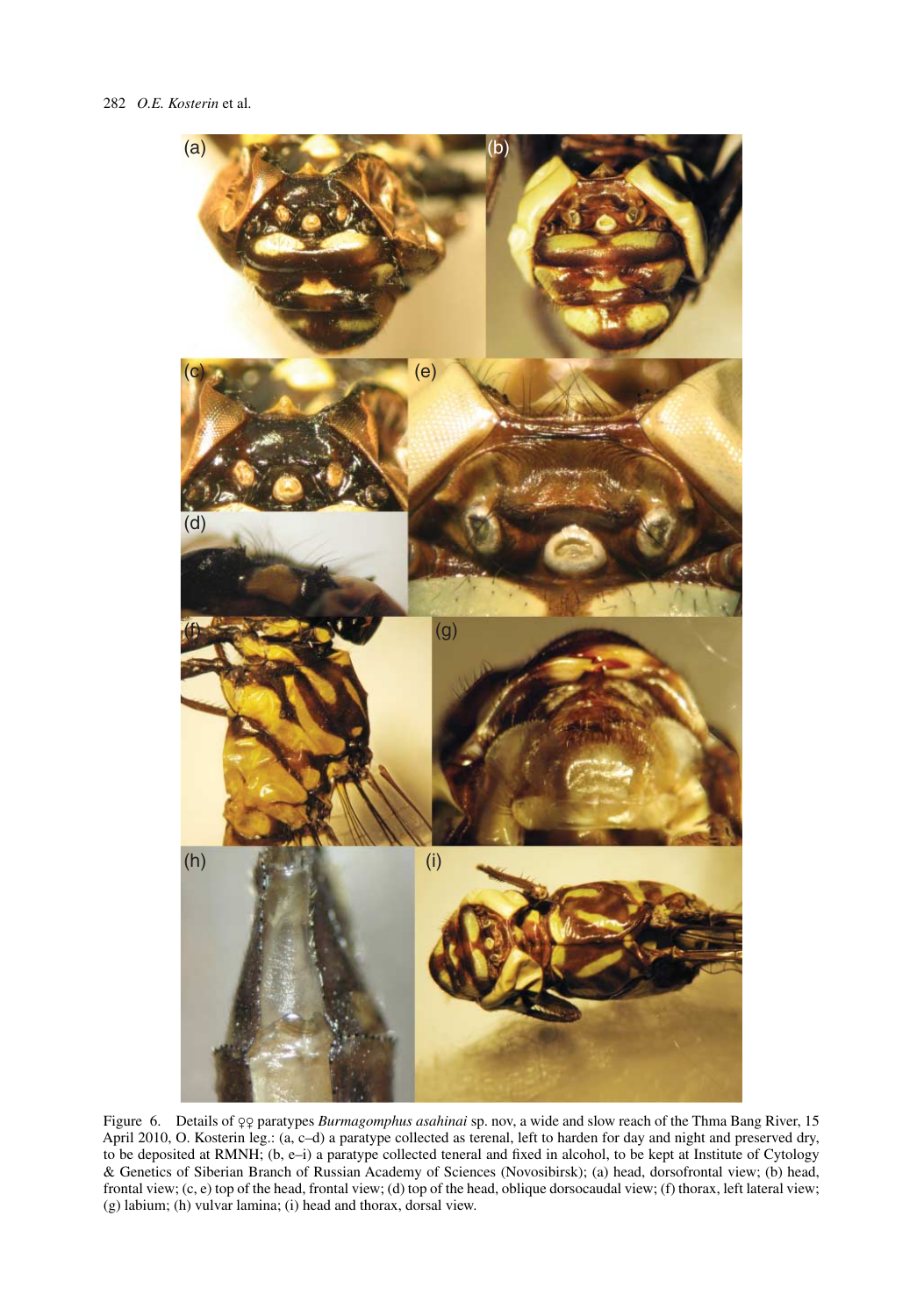## *Variation in male paratypes*

The paratype males (from Thailand) are somewhat larger than the holotype, the abdomen length varies from 32.3 to 33.3 mm, the hind wing length from 24 to 25 mm.

The male from Chieng Dao has the broad yellow band across the frons not completely interrupted at the middle (Asahina, 1986, figure 12). One of the Thai paratypes has a modified pale pattern on the mesepisternum: the dorsal pale stripe is broadened ventrally while the antehumeral stripe is narrowed towards its short interruption at the border of the inframesepisternum (Figure [5a](#page-6-0)).

Three of six paratypes from Nakhon Nayok have a pair of additional very narrow lateral pale streaks at proximal margin of S8 (Figure [5b](#page-6-0)). In two of those paratypes from Nakhon Nayok, the outer margin of tergite 10 is pointed at the middle (Figure [5b](#page-6-0)), as in *Burmagomphus divaricatus* Lieftinck, 1964, but not so in five of them (one male lacks S9–10 and appendages) and the male from Chieng Dao (as well as in the holotype).

The holotype was collected fully mature and was not deformed while netted, so the slight asymmetry of the epiproct in the holotype seems to be an anomaly. Curiously, the drawing of the Chieng Dao specimen (Asahina, 1986, figure 13) shows a similarly asymmetrical epiproct, but here its right branch is longer. In this specimen, the epiproct branches in lateral view are not longer than the cerci (Asahina, 1986, figures 13–14). The Nakhon Nayok paratypes have the epiproct symmetrical, its branches varying from being not longer to slightly longer than the cerci.

#### *Female*

Resembles male (Figure [1c](#page-2-0), d), slightly larger, black with pale pattern saturated yellow rather than dull olive green.

*Head.* Pattern as in male, except occiput, but sculpture more elaborate. Prominence at vertex less developed, forming slightly divided ridge between lateral ocelli; robust straight spine posterolateral to each lateral ocellus, in height nearly equalling ocellus major diameter (Figure [6a](#page-7-0)– c, e, i). Occipital area bordered anteriorly with raised and very slightly bisinuous black ridge, beside which, just behind inner corners of eyes, is a pair of short black erect protuberances composed of three spines each (Figure [6c](#page-7-0)–e), better seen in frontal (Figure [6e](#page-7-0)) or caudal (Figure [6f](#page-7-0)) view. From occipital area, large yellow triangular central prominence emerges (Figure [6c](#page-7-0), e). Labium as in male (Figure [6g](#page-7-0)).

*Thorax.* As in male, with somewhat broader pale pattern elements (Figure [6f](#page-7-0), i). Poststernum pale. Legs as in male.

Wings hyaline, slight yellow tint present between Cu and A at very bases of both wings. Antenodals: 13–14 above Sc, 11–13 below Sc on forewing, 9–10 above and below Sc on hind wing; postnodals: 9 above  $R_1$ , 11–12 below  $R_1$  on forewing, 8 above  $R_1$ , 11 below  $R_1$  on hind wing. Two antefurcal crossveins, as in male. Pterostigma light brownish, covering 4.5 cells below in all wings.

*Abdomen.* Pale pattern (Figure [1c](#page-2-0)–d) more extensive than in male. S1 mostly pale with broad black distal ring; S2 more pale than black, with broad proximal pale ring fused to very large lateral pale spots; S3–7 with quite broad proximal pale half rings, on S3 broadening distally into pair of oval spots, on S4–5 slightly dilated at their ends at middle of tergite height, on S7 evenly broad; also with elongate lateral pale spots on S3–5; S9 with dorsal pale patch at distal margin, without anterior point; ventral tergite margins outlined with narrowest yellow streaks, no dorsal yellow streaks; cerci black. Vulvar lamina small and very simple (Figure [6i](#page-7-0)) as is typical for the genus.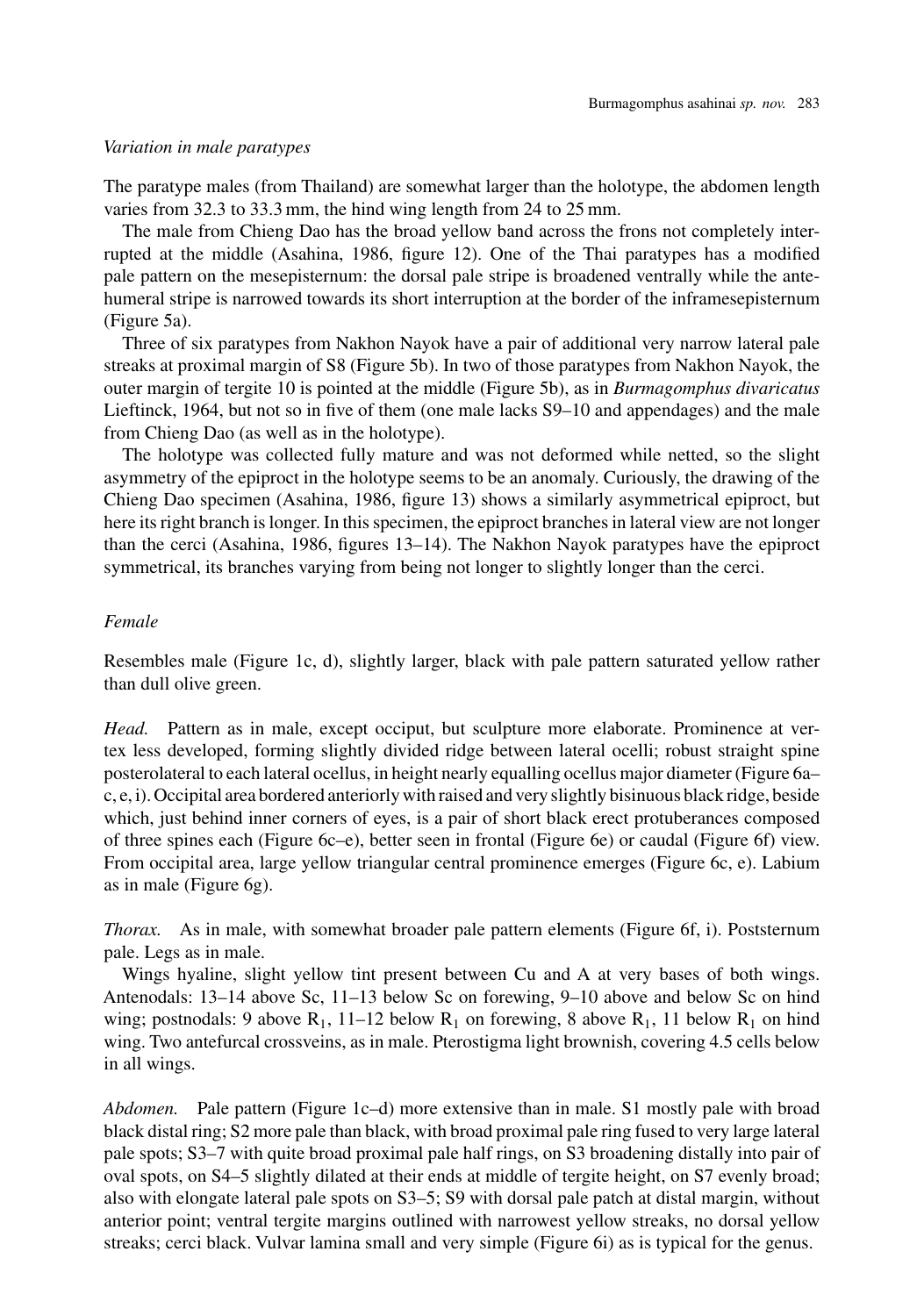*Measurements (mm).* In the two fully hardened females available, abdomen 30 and 31.5, hind wing 24.3 and 25.

#### *Habitat and behaviour*

In Cambodia, *B. asahinai* sp. nov. was found on the medium-sized Thma Bang River flowing through gentle sandstone hills on the southern slope of the Cardamom Mountains, clad throughout with primary lowland tropical forest. The only male, the holotype, was found in late August 2011 perching on the flat surface of a large sandstone boulder in a rapid (a photograph of the site is found in Kosterin, 2011, figure 39). When it was collected, the same boulder was occupied by a male of *B. divaricatus*, and another male of the latter was observed nearby. Four teneral females of *B. asahinai* sp. nov. were found, just *c*.800 m upstream from the previous locality, in late April 2010, at the very hot end of the dry season. They were disturbed from large sandstone boulders on the bank of a broad and very slow reach of the river (photograph in Kosterin, 2010, figure 26).

Gee Chartier took identifiable photos of a mature male and teneral female of *B. asahinai* sp. nov. on the bank of the Right Tatai River at a broad, slow reach,  $11°35'56''$  N,  $103°07'22''$  E, 59 m asl, that is 35 km SWW from the type locality. The photos were dated 26 March and 2 April 2012, respectively, that is about a month earlier than the emergence observed at the Thma Bang River in 2010.

In Thailand *B. asahinai* sp. nov. occurred on the 10–15 m wide and fast-running Wang Takrai stream with a sandy bottom. The species was observed in both open and partly shaded undisturbed areas of the stream where it perched on tree trunks, sands, stones and plant leaves near the ground. On 18 June 2011, one female was observed to oviposit on an open area of the stream. It laid pale pink eggs on roots near the stream, then flew to perch on leaves of trees. It continued ovipositing and resting on the leaf many times.

Recently PD, together with Reinthong Ruangrong, Surachai Chanhong and Nathathai Thammasangwan, found and photographed *B. asahinai* sp. nov. from Pala-u waterfall, Kaeng Krachan National Park, Prachuap Khiri Khan Province, South-West Thailand, on 7 May 2012. The habitat was the same as those of Wang Takrai.

Perhaps breeding in larger rivers, which suffer the most from human activity, is the reason why this seemingly widespread species is so localised in Thailand. The imagines seem to emerge from late March to late April and fly until late August.

## *Distribution*

Northern (Chiang Mai Province), Central (Nakhon Nayok Province) and South-West (Pachuap Khiri Khan) Thailand, SW Cambodia (Koh Kong Province). Apparently a localised but moderately widespread species.

#### *Remarks*

*B. asahinai* sp. nov. is readily recognised by its mesepisternum pattern, with the antehumeral and dorsal stripes short and widely separated, the former continuing to the mesocoxa. The mesepisternum pattern was used by Fraser in his first attempt to subdivide the genus: "The thoracic markings denote the cleavage into two groups, which is further supported by the characters of the genitalia" (Fraser, 1926, p. 408). He isolated the *vermiculari*s group as "especially characterised by the fusion of the upper part of the antehumeral thoracic stripe with the lower end of the humeral, so as to form a single vermiform stripe, or one with a bayonet twist at middle" (Fraser, 1926, p. 408) (note the difference in stripe naming, with the meaning of "humeral" not corresponding to present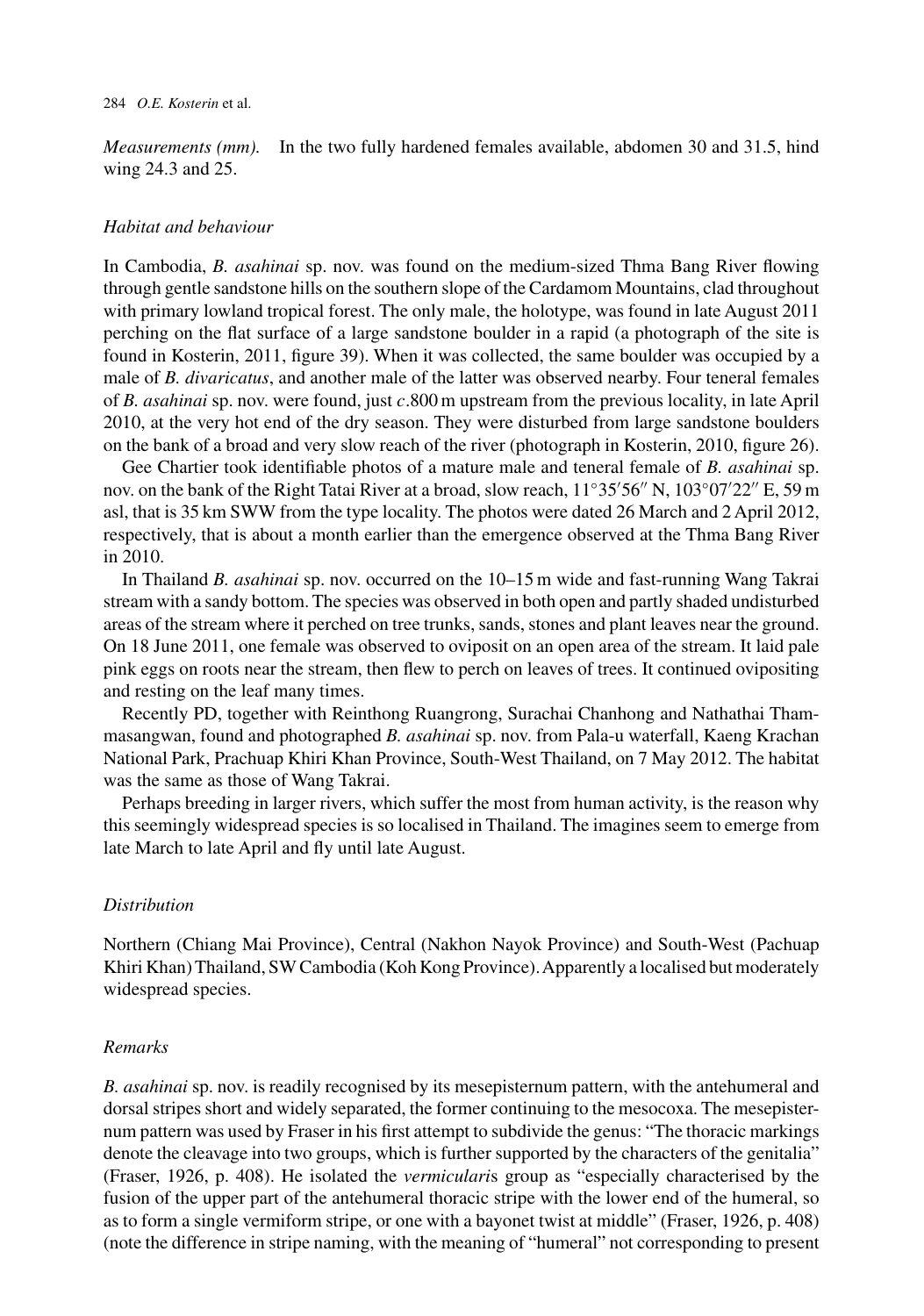use), and the *laidlawi* group uniting "all those species in which the antehumeral and humeral stripes are not combined to form an oblique sinuous stripe" (Fraser, 1926, p. 412). In fact, the second group just included the rest of the species: "In the second group, the thoracic markings are by no means so uniform and vary widely in the species; the hamules …differing more widely than is found to be the case in that [the first] group" (Fraser, 1926, p. 408). Chao (1990) started his key of *Burmagomphus* from the mesepisternum pattern as well. This is a conspicuous character and it would be convenient, based on this pattern as inferred from Needham (1930), Fraser (1926, 1934), Lieftinck (1940, 1964), Chao (1990), Yang and Li (1994) and Do (2011), to subdivide the genus into four phenotypic groups, although not pretending that these are necessarily monophyletic.

Group 1. A single stripe on the mesepimeron, which may or may not have some ledge to make it bayonet-shaped, resulting from fusion of the antehumeral and dorsal stripes: *B. arboreus* Lieftinck, 1940; *B. arthuri* Lieftinck, 1953; *B. divaricatus* Lieftinck, 1964; *B. hasimaricus* Fraser, 1926; *B. insolitus* Asahina, 1986; *B. inscriptus* (Hagen in Selys, 1878) (= *B. jacobsoni* Ris, 1911); *B. insularis* Laidlaw, 1914; *B. johnseni* Lieftinck, 1966; *B. p. pyramidalis* Laidlaw, 1922; *B. plagiatus* Lieftinck, 1964; *B. schneideri* Do, 2011; *B. vermicularis* (Martin, 1904); and *B. williamsoni* Förster, 1914 (= *B. seimundi* Laidlaw, 1931; = *B. siamensis* Fraser, 1926). All these are southern species ranging in India, Ceylon, Sundaland and the Indochinese region, with only two species reaching Southern China: *B. arboreus* (Yunnan) and *B. vermicularis* (Fujian, Tiawan) (Chao, 1990).

Group 2. The antehumeral and dorsal stripes are short and separated. They may approach very close to each other, as in *B. gratiosus* Chao, 1954 (Fujian) and *B. pyramidalis sinuatus* Fraser, 1933 (Ceylon; in this taxon, the stripes may be fused as in the nominotypical *B. p. pyramidalis*, see Lieftinck, 1940); or to be widely separated as in *B. laidlawi* Fraser, 1924; *B. cauvericus* Fraser, 1926 (both from the Western Ghats of India); *B. bashanensis* Yang et Li, 1994 (Sichuan); and *B. asahinai* sp. nov. (Thailand and Cambodia).

Group 3. The antehumeral stripe extends throughout the mesepisternum length, while the dorsal stripe is distinctly separated from it: *B. arvalis* (Needham, 1930); *B. collaris* (Needham, 1929) (= *B. campestris*(Needham, 1930)); *B. intinctus*(Needham, 1930); *B. sowerbyi* (Needham, 1930), all from China; and *B. sivalikensis* Laidlaw, 1922 from West Bengal and Uttaranachal in India.

Group 4. Both stripes are long but fuse at their lower ends to form a V-like pattern, the only species *B. v-flavum* Fraser, 1926, known just by two females from North Shan, Burma, and not so confidently placed in *Burmagomphus* (Fraser, 1926, 1934).

*B. asahinai*sp. nov. belongs to group 2 and shares with *B. gratiosus* and *B. pyramidalis sinuatus* rather a narrow dorsal stripe and the antehumeral stripe broad and continuing to the mesocoxa. In *B. bashanensis*, *B. laidlawi* and *B. cauvericus* the situation is the opposite: the dorsal stripe is very broad while the antehumeral stripe is short and narrow, almost vestigial and far from reaching the mesinfraepisternum and mesocoxa (Fraser, 1926;Yang & Li, 1994). From the three last-mentioned species, *B. asahinai* sp. nov. differs substantially also in the hamuli shape. In *B. cauvercus* and *B. laidlawi*, which are close to each other and occur in the same area, the anteroventrally directed spine on the posterior hamulus is very large and there is an additional ventrally directed apical spine caudad of it (Fraser, 1926). In *B. bashanensis*, the posterior hamulus has three additional spines on its posterior margin; besides the epiproct is very different, with short and very thick arms (Yang & Li, 1994). Females are known for *B. cauvericus* and *B. laidlawi*, and it is noteworthy that both have spines above the lateral ocelli, as in *B. asahinai* sp. nov. However, the occiput is "simple, nearly straight" in *B. laidlawi* (Fraser, 1933, p. 222) and "notched in the middle and rounded on either side of the notch" in *B. cauvericus*(Fraser, 1934, p. 223). *B. pyramidalis sinuatus* (= *B. sinatus*) has a variable thoracic pattern so that some individuals formally fell to group 2 as having the antehumeral and dorsal stripes narrowly separated (Lieftink, 1940). In this species males have hamuli of the same type as *B. asahinai* sp. nov. but a smaller vesica seminalis, while females possess neither the supra-ocellar spines nor occipital prominences (Fraser, 1926, 1934).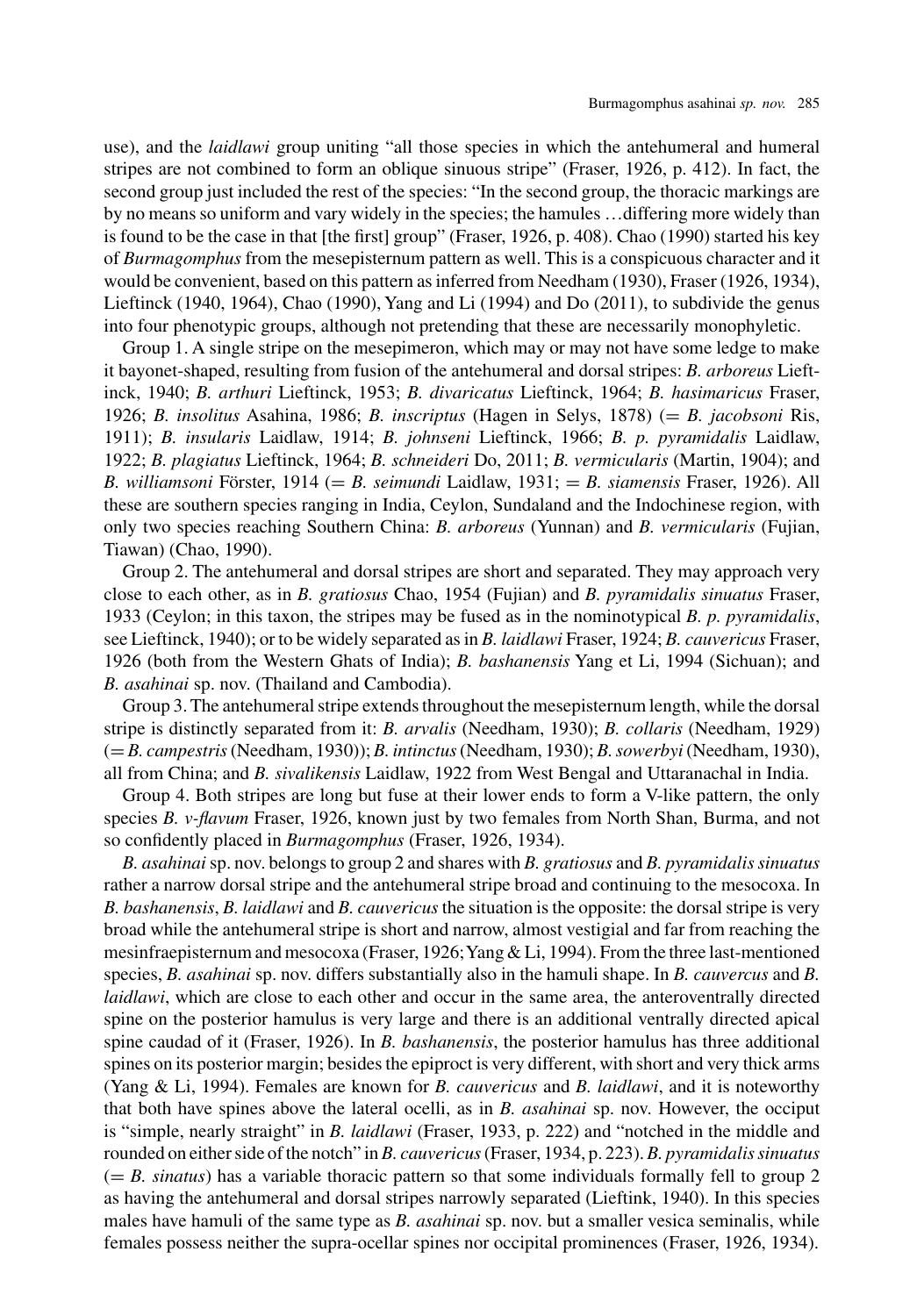<span id="page-11-0"></span>

Figure 7. General habitus of *Burmagomphus gratiosus* Chao, 1954, China, Guizhou Province, Libo County, the Zhangjiang River, 10 July 2010, Zhang Haomiao leg.: (a) ♂; (b) ♀.

In the mesepisternum pattern, *B. asahinai* sp. nov. resembles *B. gratiosus* but in the latter the antehumeral and dorsal stripes are set much closer to each other (Figures 7, [8c](#page-12-0), [9c](#page-13-0)–d; Chao, 1990, figure [5;](#page-6-0) Zhang, 2011, figure 42). In addition, these two species both have a pair of strong spines behind the lateral ocelli in females (Chao, 1954, 1990), shared also by *B. cauvericus* and *B. laidlawi*. *B. asahinai* sp. nov. may be differentiated from *B. gratiosus* by its *c*.12% smaller size, the presence of pale spots on the labrum and postclypeus in both sexes, of antealar spots on the mesepisternum and faint yellow streaks along the dorsal carinae of the abdominal segments in males and lateral pale spots on S3–5 in females, the posterior hamulus broad at base, the vesica seminalis more quadrangular than triangular, much shorter and broader branches of the epiproct and the very different occipital sculpture in females, with a large yellow central prominence and a pair of black tridentate protuberances at the eyes. *B. gratiosus* was described, in Chinese, from a single female from Mt. Baotaishan, Jiangle County, Fujian Province of China (Chao, 1954) with the following diagnosis (as reproduced in English by Zhang, 2011): "1) the labrum entirely black; 2) postclypeus without yellow spots; 3) dorsal stripes disconnected from lower antehumeral stripe; 4) superior spot absent; 5) S8 entirely black; 6) distal S10 with very fine yellow stripes". Note that the female examined has a pair of tiny antealar dots. The male of *B. gratiosus* has never been described, although its photo was published by H. Zhang (2011, figure 42), so its description is provided below.

At the same time, details of the occipital sculpture in females of *B. asahinai*sp. nov. appear strikingly similar to those of *B. williamsoni* Förster, 1914 (see Lieftinck, 1964, figure 21–23): the large yellow triangular prominence above the occiput is identical; the black tridentate protuberances behind the inner corners of the eyes and the sides of the occipital ridge are similar (the extent of their development was shown to vary in the latter species, see Lieftinck, 1964). These features of the occiput were not recorded in any other *Burmagomphus*species with known females, obviously indicating a close relatedness of *B. asahinai* sp. nov. and *B. williamsoni*, in spite of the different mesepisternal pattern. The studied female of *B. willamsoni* shows a minor difference from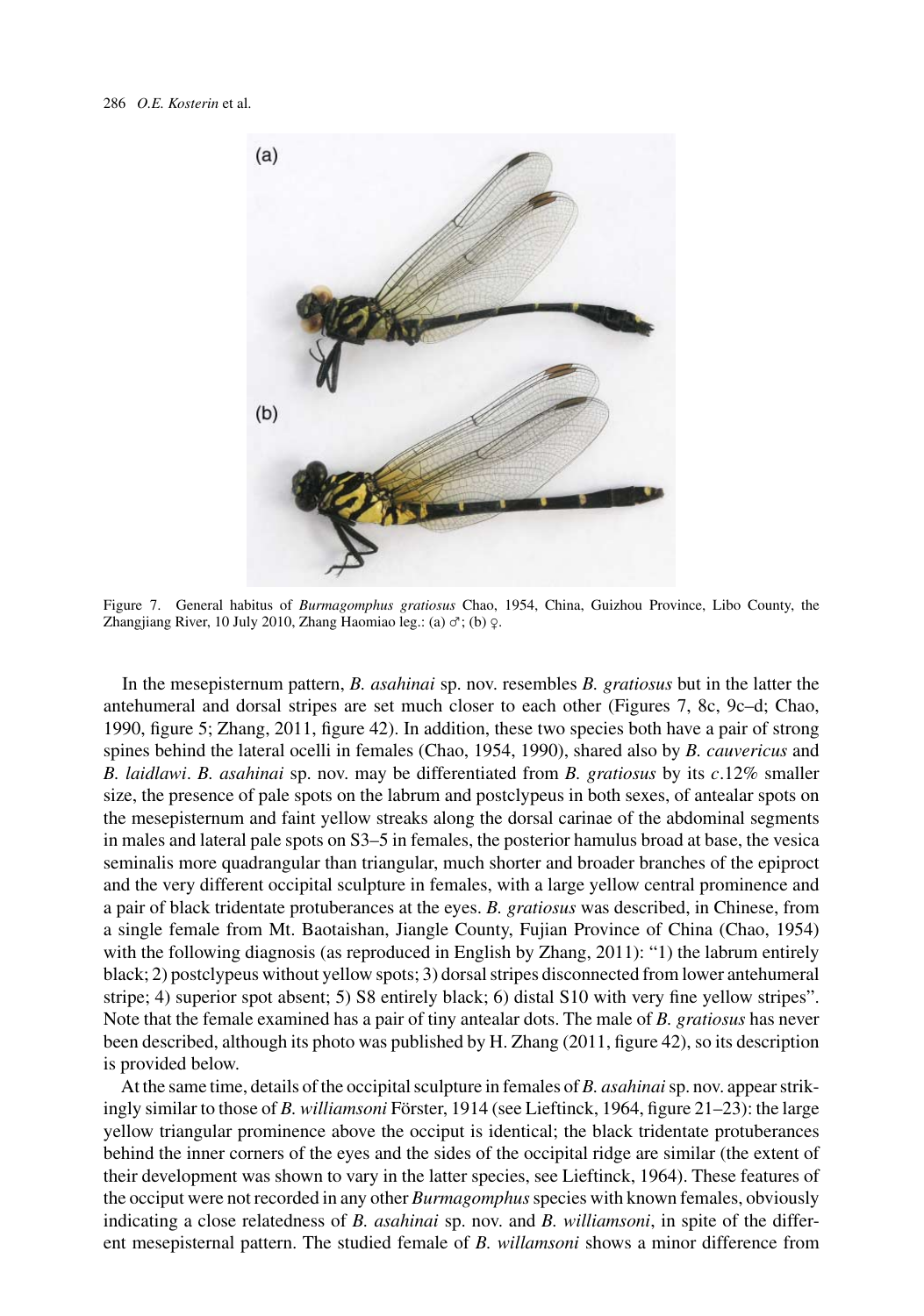<span id="page-12-0"></span>

Figure 8. Details of ♂*Burmagomphus gratiosus* Chao, 1954, China, Guizhou Province, Libo County, the Zhangjiang River, 10 July 2010, Zhang Haomiao; (a) head, frontal view; (b) labium; (c) head and thorax, oblique lateral view; (d) right wings; (e) accessory genitalia, left lateral view; (f) S10 and appendages, ventral view; (g) the same, left lateral view; (h) the same, right dorsolateral view.

*B. asahinai* sp. nov. in the occipital structure: the anterior margin is not raised and is very straight. On the other hand, females of *B. williamsoni* lack spines behind the lateral ocelli, which are present in *B. laidlawi*, *B. cauvericus* and *B. gratiosus*.

Apart from the distinctly different thoracic pattern in *B. williamsoni*, where the antehumeral and dorsal stripes fuse completely into a single, slightly kinked stripe, *B. williamsoni* exhibits other differences from *B. asahinai* sp. nov. In the male, the prementum has a distinct and broad black outer border; the central pale patch at the postclypeus lower margin is very narrow; the anterior hamulus has a more convex anterior margin but its ventral margin is straight, with the spine directed anteriorly (in *B. asahinai* sp. nov. its anterior margin is straighter while the ventral margin is rounded, the spine being directed anteroventrally), the vesica seminalis is narrower and its posterior margin has a slight prominence at the cleft; the cerci are blunter, with a subapical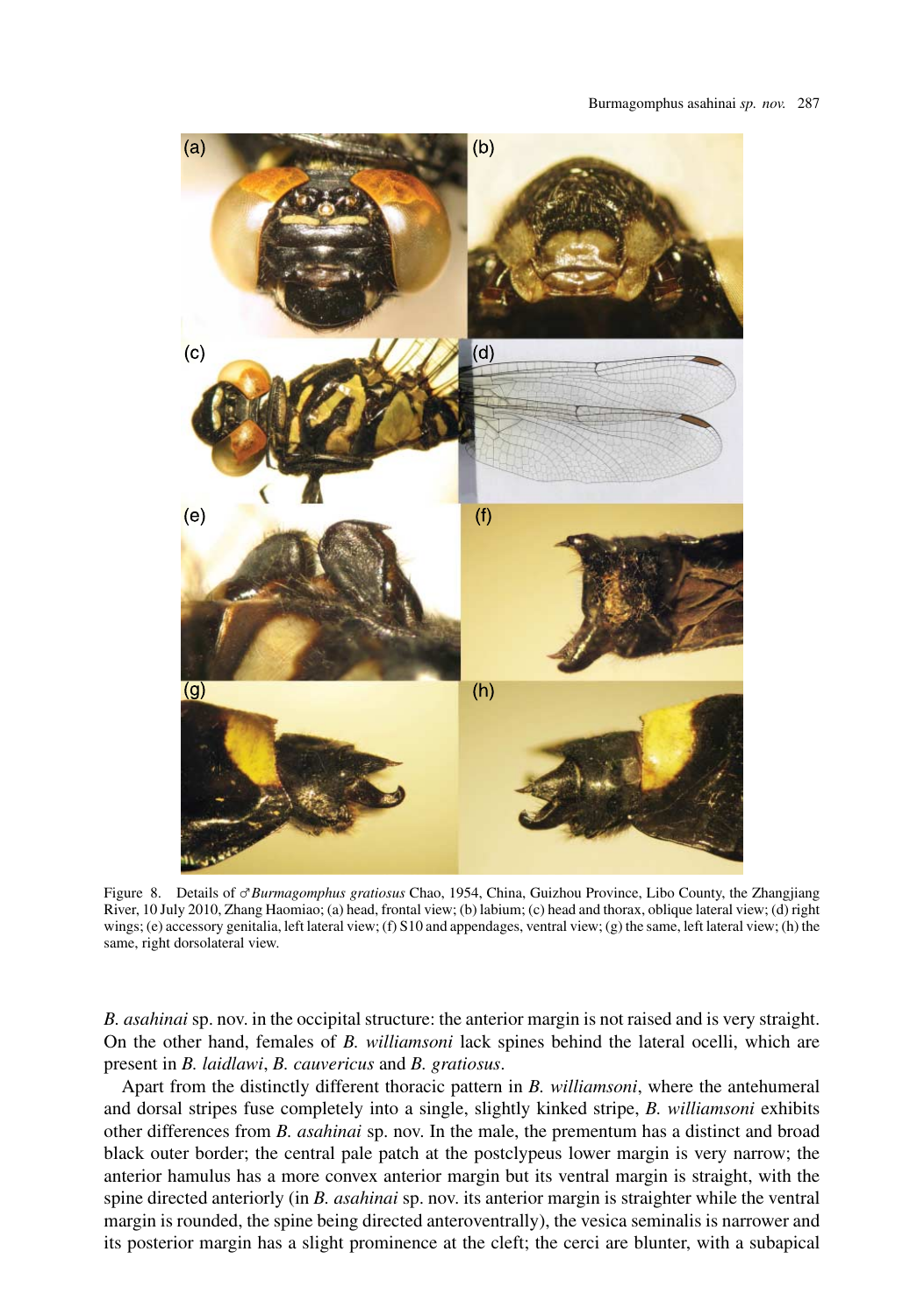<span id="page-13-0"></span>

Figure 9. Details of ♀ *Burmagomphus gratiosus* Chao, 1954, China, Guizhou Province, Libo County, Zhangjiang River, 10 July 2010, Zhang Haomiao; (a) head, frontal view; (b) head, ventral view; (c) head and thorax, lateral view; (d) pterothorax fore part, dorsal view; (e) vulvar lamina.

concavity seen from above, the branches of the epiproct are much shorter, never extending beyond the cerci in lateral view. *B. williamsoni* is noticeably larger than *B. asahinai* sp. nov. (abdomen 24.5 mm; hind wing 21 mm in the studied male; 28.5 and 24.4 mm in the studied female).

Thus, in general *B. asahinai* sp. nov. is closest to *B. gratiosus*, from South China, sharing the similar mesepisternal pattern and, in females, robust spines above lateral ocelli; and less close to *B.*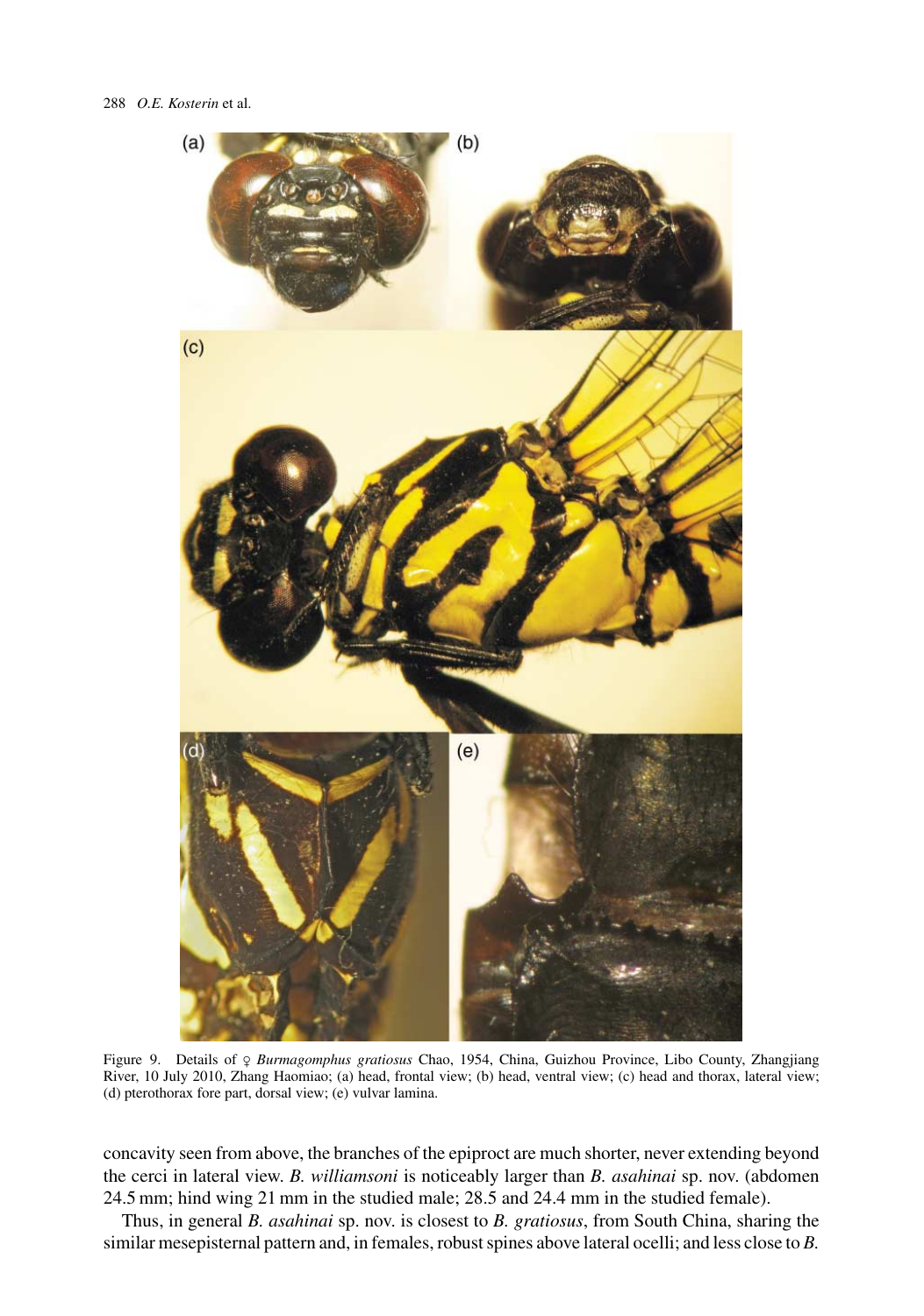*laidlawi* and *B. cauvericu*s from the Western Ghats of India, also having the spines but with a less similar mesepisternum pattern and quite different hamuli (all these species from group 2). On the other hand, *B. asahinai* sp. nov. shares its elaborate structure of the female occiput, namely a large central yellow prominence and a pair of lateral tridental protuberances, with *B. williamsoni* from the Malay Peninsula, Thailand and Burma (group 1). As it combines together specific structures of the female head found separately in the four last mentioned species, *B. asahinai* sp. nov. may be considered a link between them and hypothesised to inherit the female head structure of their common ancestor.

It is noteworthy that the dorsal spine at S9 in males appeared to be an unreliable specific character in *Burmagomphus*. In *B. asahinai* sp. nov. it was present in two and absent in seven available males. Moreover, among eight males of *B. divaricatus* collected in the same area as the holotype of *B. asahinai* sp. nov. on the same and previous days, one lacked the spine (Kosterin, 2012). This variation within two species decreases the taxonomic relevance of this character in the genus, used by Fraser (1926, p. 410) to additionally characterise his two groups ("it appears to be a group character of *vermiculatus*") and taken as reliable by Lieftinck (1964).

# Redescription of *Burmagomphus gratiosus* Chao, 1954 (Figures [7–](#page-11-0)[9\)](#page-13-0)

# *Specimens examined*

 $\sigma$ ,  $\varphi$ , China, Guizhou Province, Libo County, Zhangjiang River, 10 July 2010, Zhang Haomiao leg.

# *Diagnosis*

Both the inferior antehumeral stripe and dorsal longitudinal stripe on the mesepisternum are short and separated, although their ends closely approach each other, at the same time lateral pale spots on the postclypeus and pale spots on the labrum are lacking. The female has robust spines behind the lateral ocelli but a simple occiput without any specific structure.

# *Male*

Body black with a dull greenish yellow pattern (Figure [7a](#page-11-0)).

*Head.* Eyes green when alive (see Zhang, 2011, figure 47). Face (Figure [8a](#page-12-0)), vertex and occiput black with pale pattern. Occiput simple, with a raised, slightly uneven hind margin fringed with tightly set robust black hairs. Lateral ocelli on sides of a divided prominence wrapped around the central ocellus, set with long hairs, in frontal view forming two rounded humps behind lateral ocelli with a slight, even incision between them; in dorsal view nearly straight but laterally bending to form two short backward directed spurs behind lateral ocelli. Seam between vertex and frons with a pair of narrow streaks between antennal bases; antenna brownish black, with lighter tip. Frons black, with a pair of transversally elongate spots with straight anterior margins and convex posterior margins, rounded at sides. Anteclypeus and postclypeus brownish black, postclypeus with a central pale streak along anterior margin; lateral pale spots absent. Labrum entirely black. Mandible bases entirely pale. Labium pale, with a broad black anterior and lateral border at premenum and broadly black tips of palpi, movable hooks black (Figure [8b](#page-12-0)).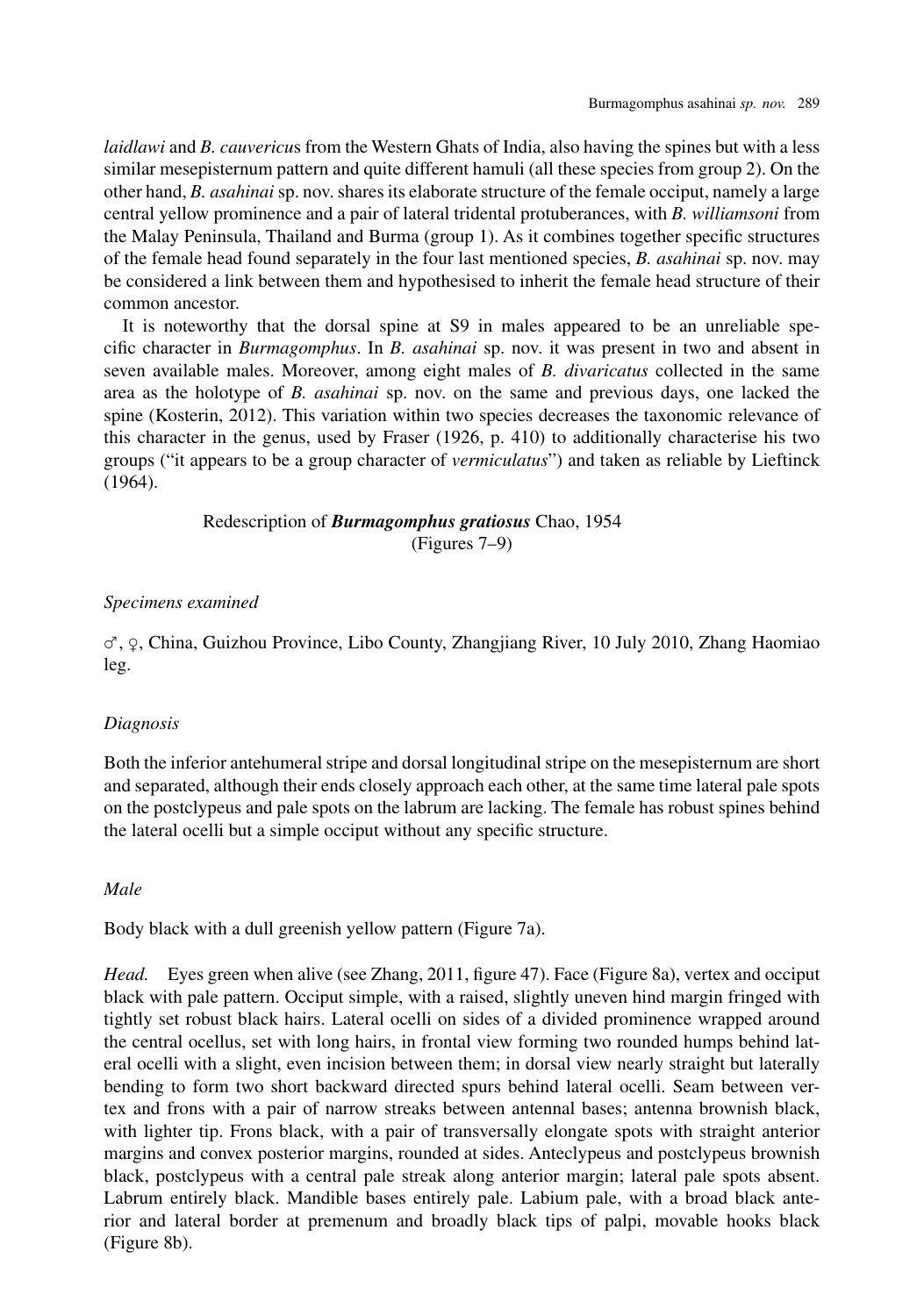*Thorax.* Generally black with pale pattern. Prothorax with two pale spots on either side medially, a large upper one and a small in anterolateral corner, anterior lobe pale; posterior lobe black, hairy.

Synthorax (Figure [8c](#page-12-0)).Anterior part of antealar sinus almost entirely occupied by twin pale spots set against apices of dorsal pale stripes of mesepisternum; triangle inside sinus pale. Mesepisternum with the following pattern elements: broad stripe, interrupted at middle along anterior margin; two separate straight longitudinal pale stripes: slightly narrower dorsal stripe and slightly broader antehumeral stripe, these two stripes ending at nearly the same level and so not overlapping, gap of black background between them nearly as wide as dorsal stripe; no antealar pale spots. Antehumeral stripe extended onto mesinfraepisternum, interrupted by diffuse and irregular brownish zone below seam between mesepisternum and mesinfraepisternum, there slightly curved and continues without interruption to pale colour on mesocoxa. Mesepimeron and metepisternum mostly pale, with broad black band along mesepimeron anterior margin fused below to black colour on metacoxa and to an incomplete black band going along lateral suture between mesepimeron and metepisternum and moderately inflated to embrace spiracle; there is a slanting black band going from forewing base to middle of metapleural suture, leaving a pale spot in dorsoproximal corner of metepisternum. Metepimeron pale with a black band along metapleural suture to continue to inframetepisternum which is entirely pale except for small brownish black areas in its fore part and dorsolateral corner. Subalar ridges marked with black lines; subalare and pleural wing processes pale. Poststernum dull brownish, as well as metepimera bases; its caudal plate pale.

Legs black but ventral side of profemur and protrochanter pale and ventral side of metatrochanter pale; coxae with pale stripes along lateral sides.

Wings (Figure [8d](#page-12-0)) hyaline, membrane bases slightly yellowish with colour intensity very gradually decreasing to disappear at about triangle tips, venation black. Forewing: antenodals 13 (left) and 14 (right) above Sc, 15 (left) and 13 (right) below Sc; one antenodal below Sc proximal to the 1st primary antenodal, at about 0.6 of distance between wing base and 1st primary antenodal; postnodals 10 (left) and 9 (right) above  $R_1$ , 11 (left) and 12 (right) below  $R_1$ . Hind wing: antenodals 9 above Sc, 10 (left) and 11 (right) antenodals below Sc; postnodals 9 (left) and 10 (right) above  $R_1$ , 12 below  $R_1$ . Triangles not crossed. Two crossveins between Arc and R1–R4 junction both above and below Rs on forewing, one on hind wing. Anal loop one-celled. Anal triangle 3-celled. Tornus obtuse-angulate but slightly rounded; anal margin straight; membranula brown, hardly noticeable. Pterostigma brown, with black bordering veins (lengthwise ones very slightly swollen), below covering 4 (right) and 4.5 (left) cells on forewings and 3.8 cells on hind wings.

*Abdomen (Figure [7a](#page-11-0)).* Black with pale marking as follows: S1 on either side with vertical oval pale spot at hind margin; S2 with pale semi-ring at anterior margin which includes auricles and on either side with oval pale spot in its lower part at about 2*/*3 of its length; S3–7 with broad pale semi-rings around anterior margin, those on S3–6 with blunt central projections, that on S7 broader and with even margin; S9 with large pale spot at distal margin that is extended centrally into a small cusp; S8 with narrow, short, and very faint streak along proximal part of dorsal carina, no such streaks on other segments.

S10 and anal appendages covered with dense fine pubescence, with longer hairs sprouting from epiproct incision. In lateral view (Figure [8g](#page-12-0), h), cerci and epiproct branches extend behind to the same level; cercus lower margin with blunt knob at middle and narrow subapical incision forming a small dent, so apex of cercus appears as robust spine; epiproct branches broad and robustly hooked. In dorsal view, each cercus with evenly concave inner margin, outer margin made of two straight sections forming blunt angle near midlength. In ventral view (Figure [8f](#page-12-0)), branches of epiproct broad, with convex but slightly S-like curved outer margins and very evenly rounded incision between branches.

Accessory genitalia (Figure [8e](#page-12-0)) brownish black. Anterior hamulus very narrow and pointed, set with long hairs, close to ligula. Posterior hamulus club-like, narrow at base then inflating and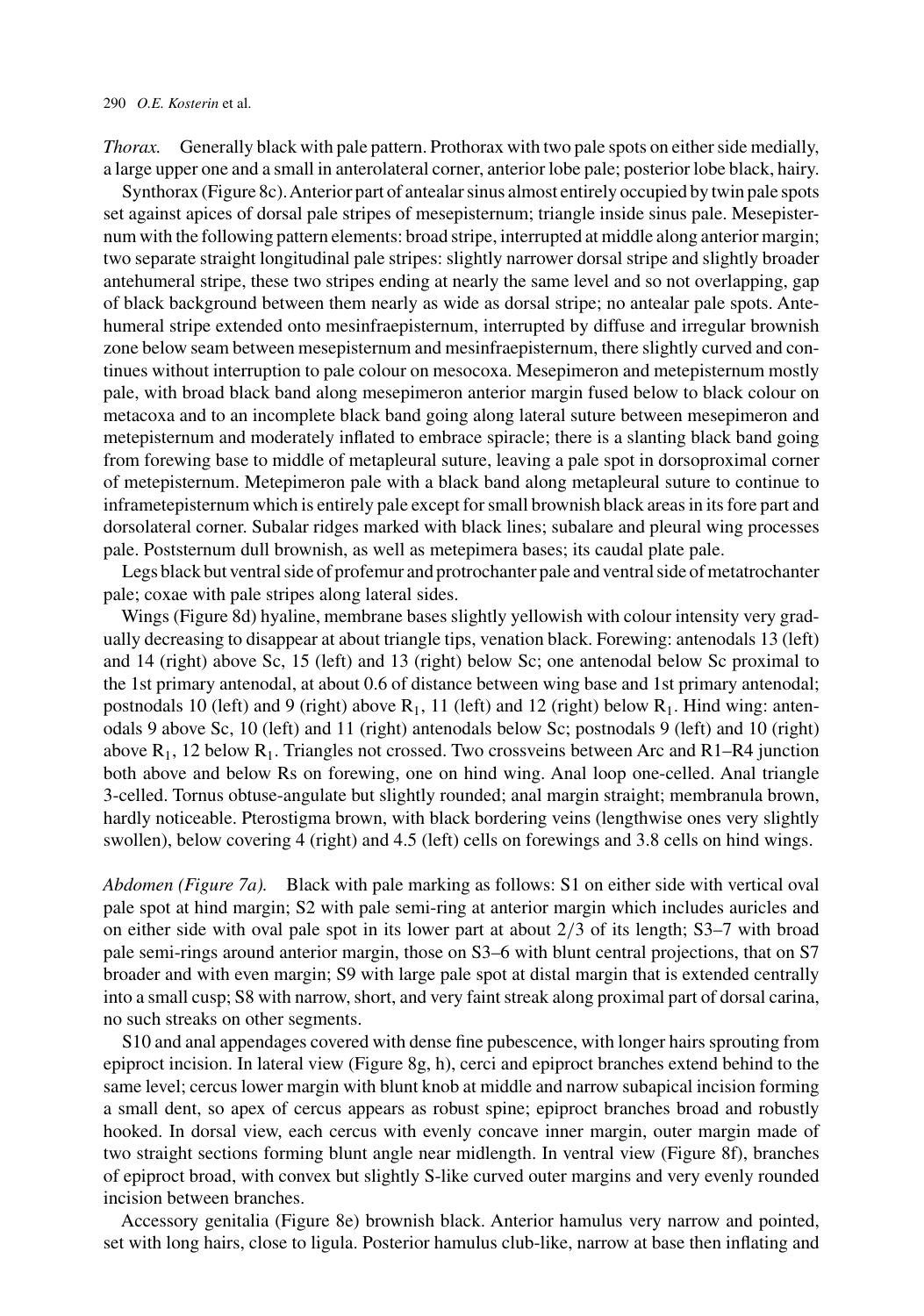broadly rounded, with robust apical spine directed forward; outer surfaces concave because of raised ridges at anterior and posterior margin, both bearing numerous but rather small hairs not forming fringes or tufts. Vesica seminalis in lateral view about 1.5 times lower than posterior hamulus, appearing like a skewed and rounded triangle, with anterior margin nearly vertical and posterior one slanting, cleft occupying 0.25 of the latter. Penile organ not dissected because the specimen has been acetoned.

*Measurements (mm).* Hind wing 27.5, abdomen without appendages 31.2, body (with head and appendages) 45.5.

## *Female*

Resembles male, slightly larger, black with saturated yellow pattern (Figure [7b](#page-11-0)).

*Head (Figure [9a](#page-13-0), b).* Black but anteclypeus brown at middle, becoming black at sides; pale pattern as in male but without pale streaks along seam between vertex and frons; pale patch at anterior margin of postclypeus broader; very small pale spots present in labrum proximal corners and traces of such spots in postclypeus proximal corners. Prominence of vertex less developed, forming slight ridge between lateral ocelli, becoming lower toward them, with slight central incision in frontal view and arched in dorsal view. Behind each lateral ocellus a robust upright horn-like spine. Occipital plane simple, with slightly convex surface, margined with very low straight ridge. Labium as in male but black colour extended, occupying c.1*/*3 of length of movable hooks and width of prementum (Figure [9b](#page-13-0)).

*Thorax.* Mostly as in male, with somewhat broader pale pattern elements (Figure [9c](#page-13-0), d), but mesepisternum pattern somewhat different: antehumeral and dorsal stripes slightly broader, their ends very close to each other leaving very narrow band of black ground colour, and with tiny antealar dot. Poststernum brownish, but its caudal plate pale, as well as lower parts of metinfraepisterna. Legs as in male.

Wings hyaline, with a rather strong amber basal tint extending to enclose triangles and very gradually disappearing, a slight yellow tint follows the costal margin up to about nodus.Antenodals 15 above Sc, 14 below Sc on both forewings, 9 above Sc and 10 (right)–11 (left) below Sc on hind wing; postnodals 11 above  $R_1$ , 11 (left)–12 (right) below  $R_1$  on forewing, 10 (right)–12 (left) above  $R_1$ , 12 (right)–13 (left) below  $R_1$  on hind wing. Two antefurcal crossveins, as in male. Pterostigma light brownish, covering 3.2–3.7 cells in forewing, 3.2–4.7 cells in hind wing.

*Abdomen.* Pattern similar to that of male (Figure [7b](#page-11-0)). S1 black above with broad black ring along proximal margin and narrow one along distal margin; S2 more black than yellow, with a large blunt triangular yellow dorsal spot, extended from proximal margin, with sides embracing vestigial auricles, here fused to very large skewed rectangular yellow lateral spots; S3–7 with quite broad proximal pale half rings, that on S3 pointed at sides and that on S4 pointed at sides and middle, S9 with semicircular dorsal yellow patch at distal margin, which is pointed; S10 with semicircular yellow patch at proximal margin and uneven yellow semi-ring at distal margin, ventral tergite margins outlined with very narrow yellow streaks; cerci black. Vulvar lamina small, with pointed lobes (Figure [9e](#page-13-0)).